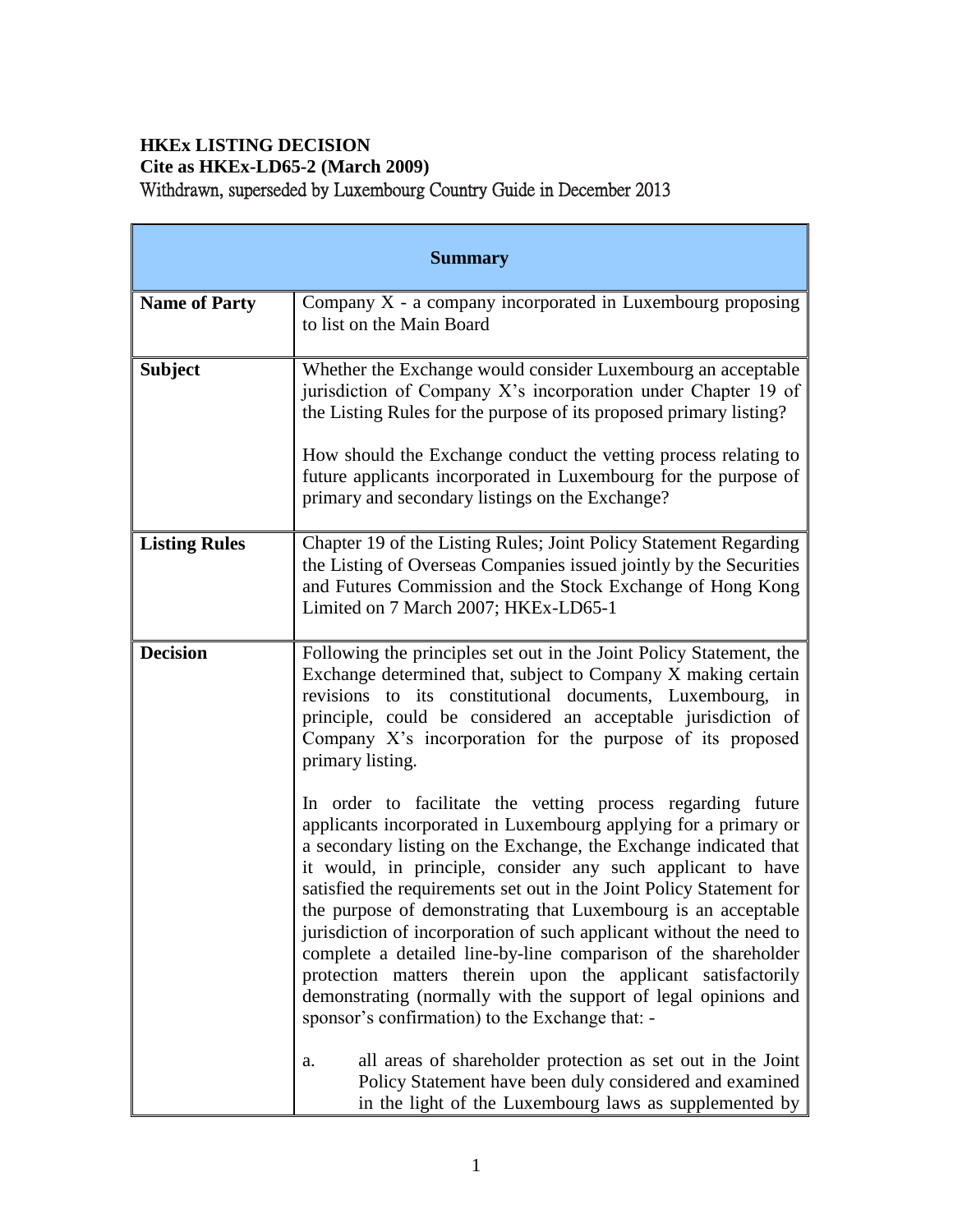|    | the applicant's constitutional documents;                                                                                                                                                                                                                                                                                                                     |
|----|---------------------------------------------------------------------------------------------------------------------------------------------------------------------------------------------------------------------------------------------------------------------------------------------------------------------------------------------------------------|
| b. | there are no matters that should be brought to the attention<br>of the Exchange that may render the applicant not<br>satisfying the shareholder protection matters set out in the<br>Joint Policy Statement, or the applicant's standards of<br>shareholder protection afforded under the Luxembourg<br>laws falling short of those under Hong Kong laws; and |
| c. | the constitutional documents of the applicant are<br>consistent with the requirements of the Listing Rules, the<br>Securities and Futures Ordinance-Disclosure of Interests,<br>Code on Takeovers and Mergers and Code on Share<br>Repurchases.                                                                                                               |
|    | Where a secondary listing is sought, the Exchange would still be<br>required to be satisfied that the regulatory oversight offered by the<br>regulator of the issuer's primary listing venue is of a standard that<br>is at least equivalent to that of the Exchange.                                                                                         |

# **SUMMARY OF FACTS**

1. Company X (together with its subsidiaries, collectively referred to as the '**Group**') was incorporated in the Grand Duchy of Luxembourg ('**Luxembourg**') in 2000, and it had business operations in over 20 countries worldwide. Company X was considering a primary listing on the Main Board of the Exchange and made an inquiry with the Exchange prior to filing a listing application seeking guidance with respect to the acceptance of Luxembourg as its place of incorporation under Chapter 19 of the Listing Rules.

# *Shareholder protection in Luxembourg*

- 2. Company X submitted a comparison table of the shareholder protection matters ('**Comparison Table**') under the Luxembourg laws and the Hong Kong Companies Ordinance in accordance with the Joint Policy Statement Regarding the Listing of Overseas Companies issued jointly by the Securities and Futures Commission ('**SFC**') and the Exchange on 7 March 2007 (the '**Joint Policy Statement**').
- 3. Company X submitted that, in respect of the shareholder protection matters set out in the Joint Policy Statement, where Hong Kong laws appear to provide a higher level of shareholder protection than that under the corresponding Luxembourg provisions, Company X would amend its articles of association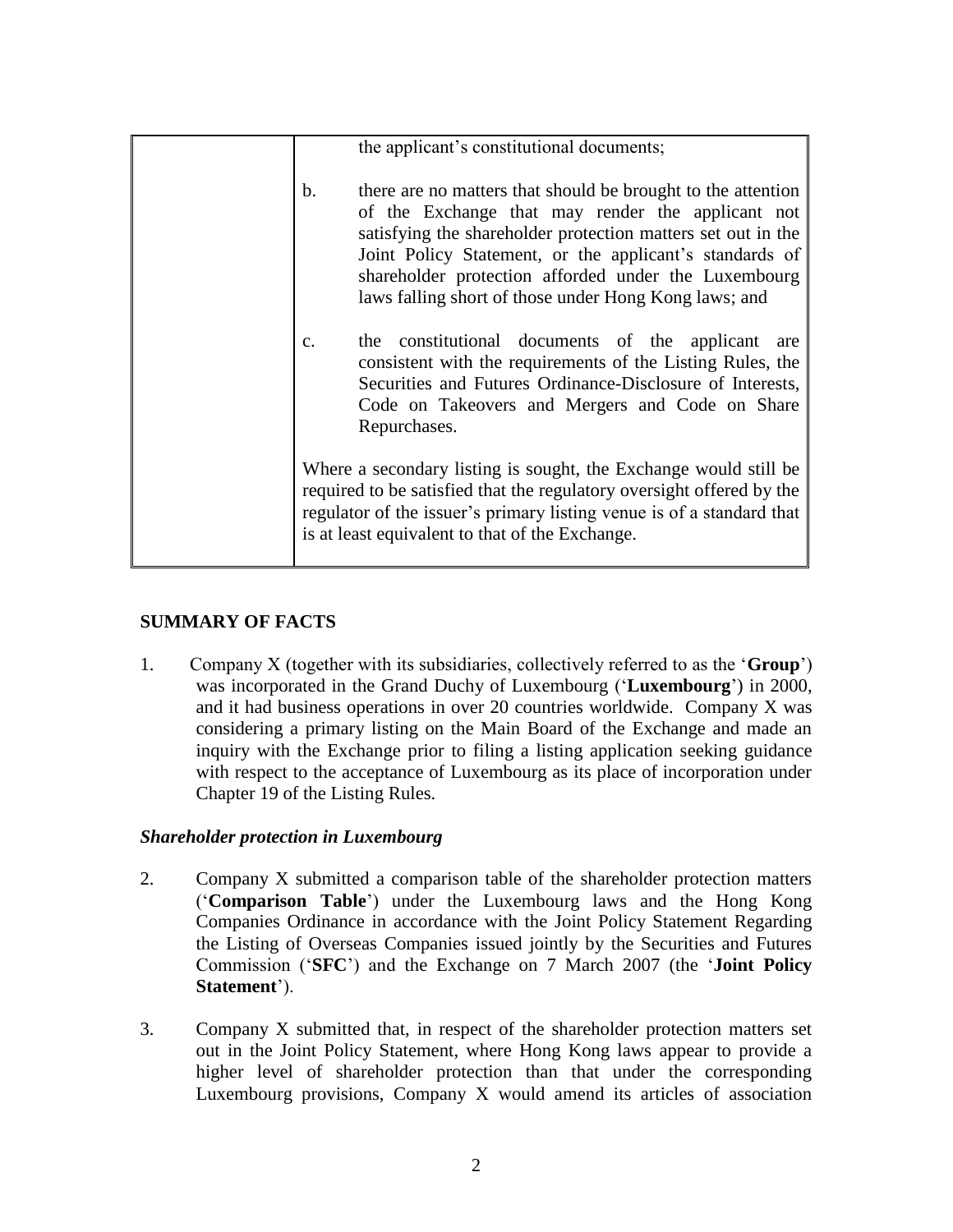('**AOA**') to address those differences, save for the provision in respect of a reduction of share capital.

- 4. Company X submitted the following explanation for not procuring a change to the AOA to make up the difference between Hong Kong and Luxembourg laws with regard to a reduction of share capital:
	- a. under Hong Kong laws, any reduction of share capital in a company must be subject to confirmation by the court. Without the court's confirmation, any reduction of capital will be unlawful. However, there is no equivalent requirement under Luxembourg laws to seek confirmation of the courts of Luxembourg regarding a reduction in share capital. Luxembourg courts do not have jurisdiction nor an established process in respect of capital reduction of companies, and a Luxembourg counsel advised that it would not be legally possible for Company X to create such jurisdiction in a Luxembourg court by amending its AOA (e.g. to include a requirement of seeking court approval) where this is not provided by law;
	- b. under Luxembourg laws, a reduction of capital must be approved by shareholders in a shareholders' meeting, which must be held in the presence of a notary, who is a public officer appointed by the Grand-Duke of Luxembourg and is completely independent from and unrelated to the company in question. The notary attending such a meeting is responsible for ensuring that the laws applicable to a reduction of capital are complied with. As advised by a Luxembourg counsel, any share capital reduction has to be made on equal terms for each shareholder of the company. The shareholders who suffered damage in a share capital reduction of a company may take legal action in the Luxembourg courts for violation of the principle of equal treatment of the shareholders and to obtain the cancellation of the decision or compensation. It was therefore submitted that Luxembourg laws provide adequate protection for shareholders in circumstances where there is a proposal for a reduction of share capital; and
	- c. companies incorporated in Bermuda and the PRC are also not required to seek a confirmation from the Bermudan or PRC courts (as the case may be) in respect of a reduction of capital. Company X was given to understand that a PRC-incorporated company is only required to register with the Administrative Bureau for Industry and Commerce regarding a reduction in registered capital; whereas a Bermudan company is only required to file a memorandum and a notice with the Bermudan Companies Registrar stating that the relevant provisions of the Bermuda Companies Act 1981 regarding a reduction of capital have been duly complied with.
- 5. As regards the shareholder protection matters specified in the Joint Policy Statement, it was submitted that the state of the Luxembourg laws as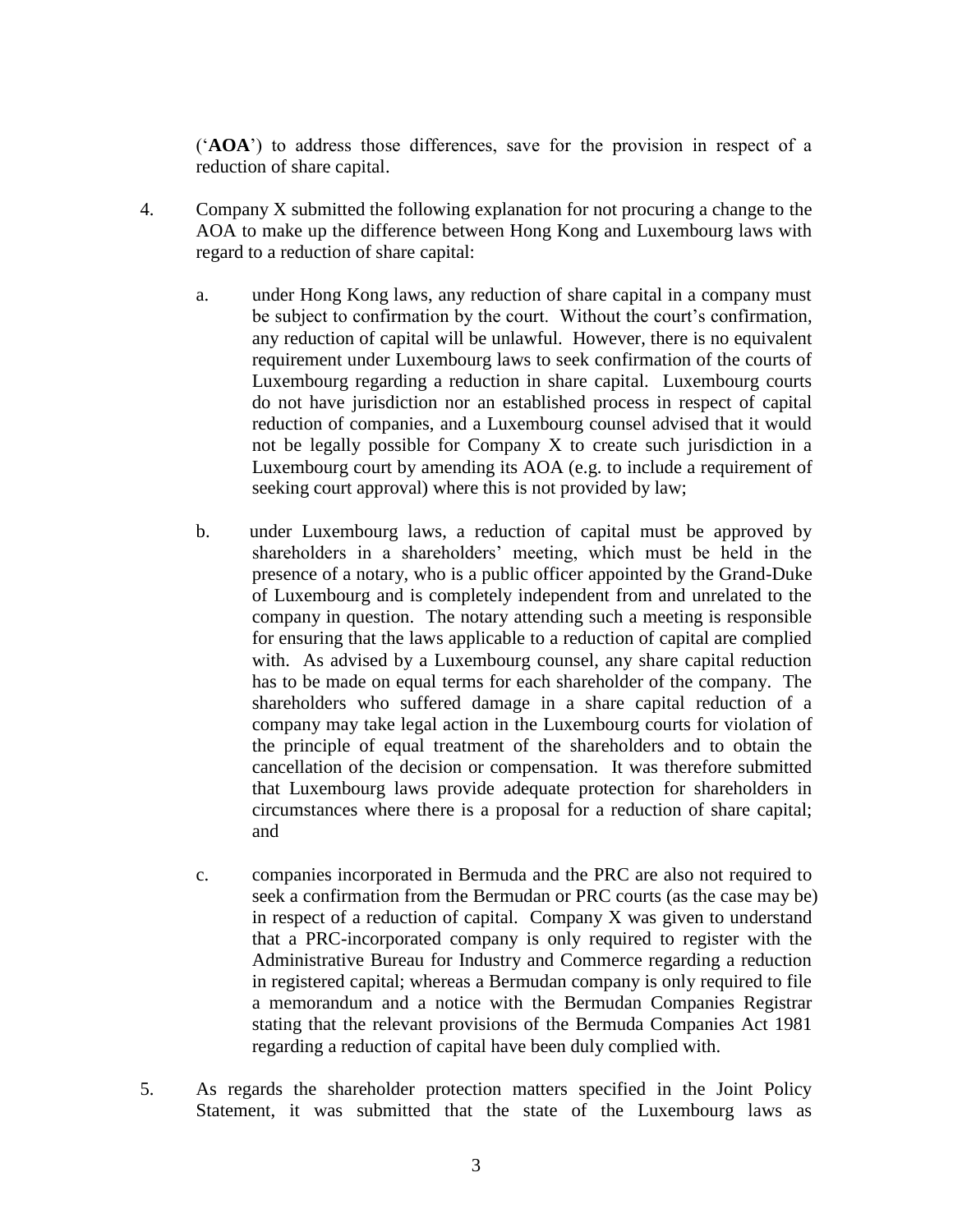supplemented by the proposed amendments to Company X's AOA would afford its shareholders a level of shareholder protection equivalent to that afforded to shareholders of a Hong Kong incorporated listed company.

### *Co-operation and information gathering arrangements between Hong Kong and Luxembourg*

6. It was submitted that the Commission de Surveillance du Secteur Financier (the '**CSSF**'), the statutory securities regulator in Luxembourg, is a signatory to the IOSCO Multilateral Memorandum of Understanding Concerning Consultation and Co-operation and the Exchange of Information ('**IOSCO MMOU**') for the purpose of ensuring reasonable regulatory co-operation between the SFC in Hong Kong and its counterpart in Luxembourg (i.e. the CSSF).

#### *Nexus with Luxembourg*

7. On the question of whether Company X had demonstrated that there was a nexus between Luxembourg as its place of incorporation and its business operations, it was submitted that Company X was the holding company of various subsidiaries incorporated in over 20 jurisdictions for the worldwide operations of the Group. Although the Group's principal operations were based outside of Luxembourg, Company X had been incorporated in Luxembourg since 2000 as the holding company of the Group due to relatively more favourable tax implications there.

#### **THE ISSUES RAISED FOR CONSIDERATION**

- 8. Whether the Exchange would consider Luxembourg an acceptable jurisdiction of Company X's incorporation under Chapter 19 of the Listing Rules for the purpose of its proposed primary listing?
- 9. How should the Exchange conduct the vetting process relating to future applicants incorporated in Luxembourg for the purpose of primary and secondary listings on the Exchange?

### **APPLICABLE LISTING RULES OR PRINCIPLES**

10. Currently, four jurisdictions of incorporation are formally recognised under the Listing Rules, namely Hong Kong, the PRC, Bermuda and the Cayman Islands ('**Recognised Jurisdictions**'). Chapter 19 of the Listing Rules provides a general framework applicable to all overseas companies seeking a listing on the Exchange. In particular, Rule 19.05(1)(b) of the Listing Rules sets out the shareholder protection standards that are expected of an overseas company seeking a primary listing on the Exchange. Under this requirement, an overseas applicant is expected to benchmark the shareholder protection standards of its home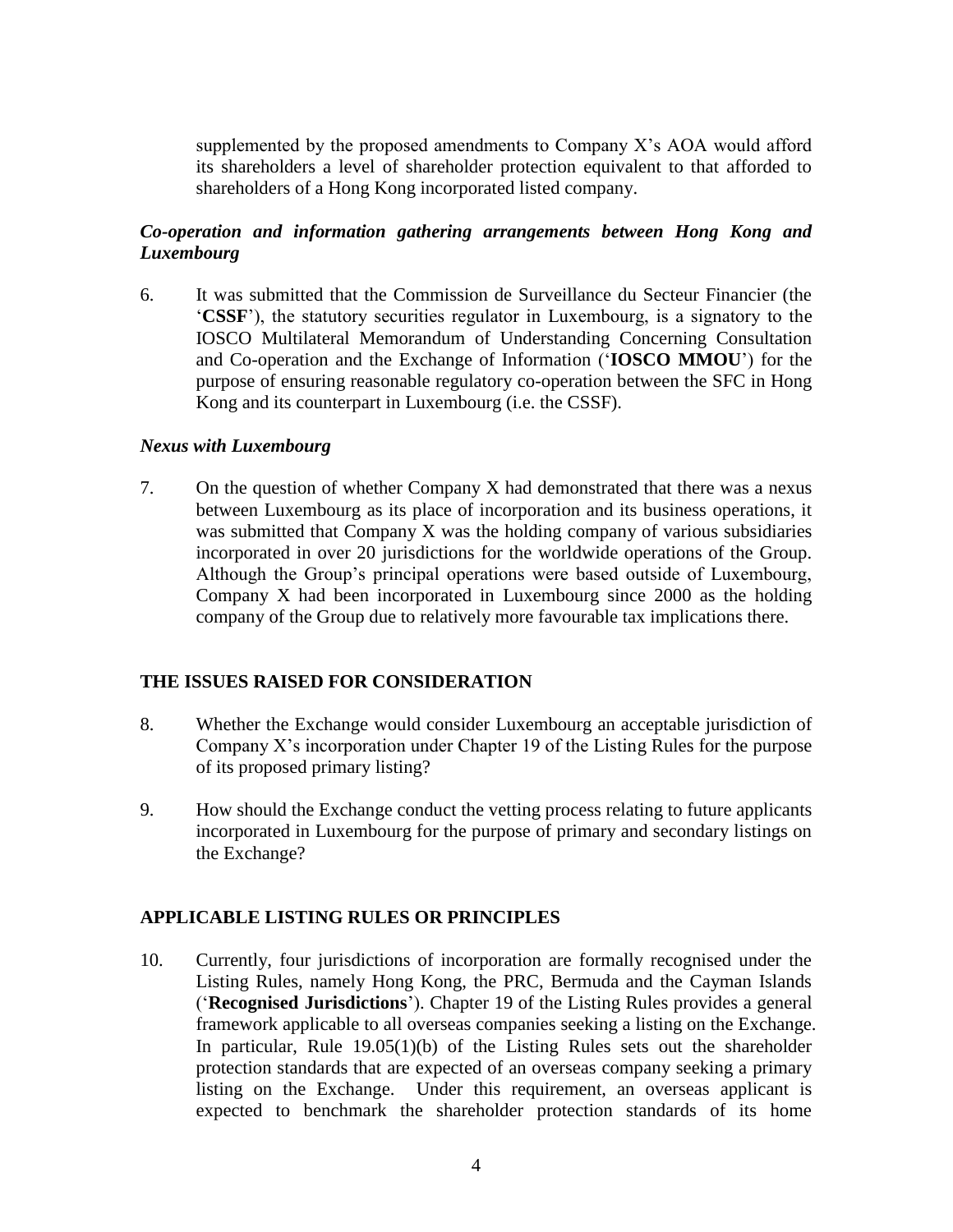jurisdiction to those standards of Hong Kong, and in case of any shortfall in the standards of the applicant's home jurisdiction, an overseas applicant is expected to compensate for such shortfalls by making changes to its constitutional documents.

- 11. In case of a secondary listing (i.e. where an overseas issuer whose primary listing is or is to be on another stock exchange), Listing Rule 19.30(1)(b) further provides that the Exchange is to be satisfied that the exchange on which an overseas issuer is or is to be primarily listed, and the jurisdiction in which such an overseas issuer is incorporated, offer standards of shareholder protection at least equivalent to those provided in Hong Kong.
- 12. The Joint Policy Statement provides a roadmap for potential issuers and their advisers to refer to regarding key shareholder protection matters. The purpose of the roadmap is aimed at facilitating and hopefully reducing the amount of work required for overseas companies seeking to list on the Exchange. The principal issues dealt with in the Joint Policy Statement are summarised as follows:
	- a. the roadmap in the form of a schedule sets forth the several key aspects of shareholder protection matters that the Exchange expects overseas companies to address when seeking a primary listing on the Exchange. Such matters, however, do not exonerate an overseas company from seeking a primary listing on the Exchange from complying with the Listing Rules, Securities and Futures Ordinance, the Hong Kong Codes on Takeovers and Mergers and Share Repurchases and other applicable laws and regulations which are applicable to overseas companies. Nor are such matters intended to be exhaustive. Modifications may be necessary where the overseas applicant can demonstrate to the satisfaction of the Exchange that compliance with the Listing Rules is contrary to the laws of the country of its incorporation;
	- b. it is important that Hong Kong regulators have reasonable access to information relating to the conduct of a listed overseas company in its home or governing jurisdiction to facilitate the taking of any regulatory action against a non-complying listed overseas company. Accordingly, a practical factor that the Exchange ordinarily views favourably when considering applications from overseas companies seeking a primary listing on the Exchange's markets is whether the applicant is incorporated in a jurisdiction of which the statutory securities regulator has adequate arrangements with the SFC for mutual assistance and exchange of information for the purpose of enforcing and securing compliance with the laws and regulations of that jurisdiction and Hong Kong either by way of the IOSCO MMOU or an adequately comprehensive bilateral agreement with the SFC; and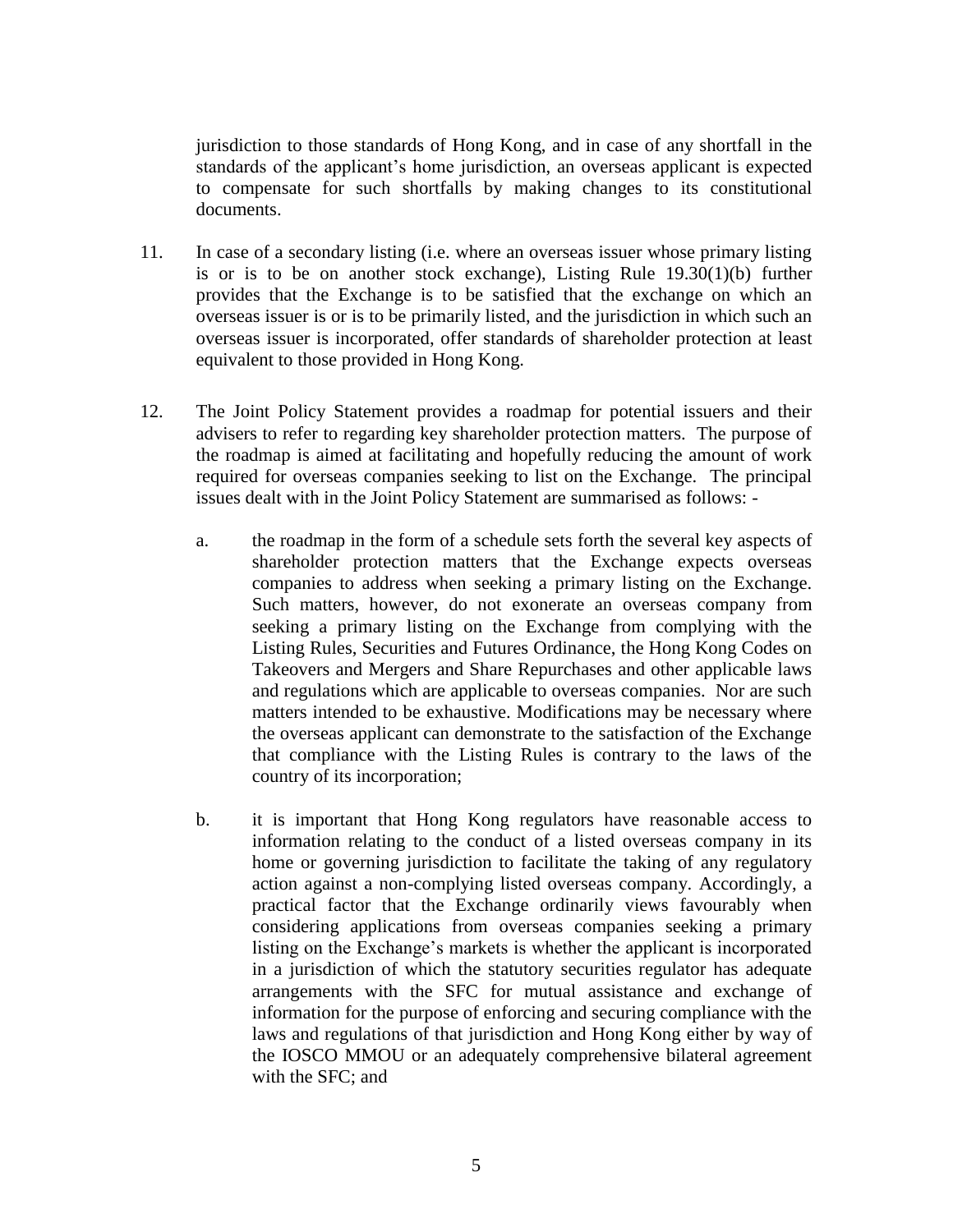- c. regulatory co-operation from the securities regulator in the jurisdiction where a company is incorporated becomes less meaningful where the company concerned does not have its operations, assets or management presence in the jurisdiction. Accordingly, one of the policy objectives of the Listing Rules is to ensure that applicants may incorporate in jurisdictions that are reasonably related to their principal business operations absent other substantive concerns. In certain circumstances, a jurisdiction of incorporation (other than one of the Recognised Jurisdictions) which is totally unrelated to an applicant's place of principal business operations, its principal assets and its principal executive offices, may lead the listing applicant to be considered unsuitable for listing under the Listing Rules.
- 13. References are made to Listing Decisions HKEx-LD57-1, HKEx-LD58-1 and HKEx-LD65-1 memorialising the decisions of the Exchange regarding potential listing applicants which were incorporated in Australia, Canada (British Columbia) and Singapore respectively. HKEx-LD65-1 was the first case that applied the principles set out in the Joint Policy Statement.

### **THE ANALYSIS**

### *Acceptance of Luxembourg as Company X's place of incorporation*

- 14. When giving guidance in the present case, the Exchange took into consideration the following:
	- a. the approach in the previous case memorialised in HKEx-LD65-1 should be followed. In particular, the Exchange noted that the Joint Policy Statement states that the Exchange may permit modifications to be made to the Listing Rules on a case by case basis if compliance with the Listing Rules is demonstrated to be contrary to the laws of the issuer's home jurisdiction;
	- b. the submissions of Company X that:
		- (i) as regards the shareholder protection matters specified in the Joint Policy Statement, the Luxembourg laws as supplemented by the proposed amendments to Company X's AOA would afford shareholders of Company X a level of shareholder protection at least equivalent to that afforded to shareholders of a Hong Kong incorporated listed company;
		- (ii) it would be legally impossible for Company X to amend its AOA to include a requirement to require Company X to seek court approval to confirm a reduction of capital. Notwithstanding the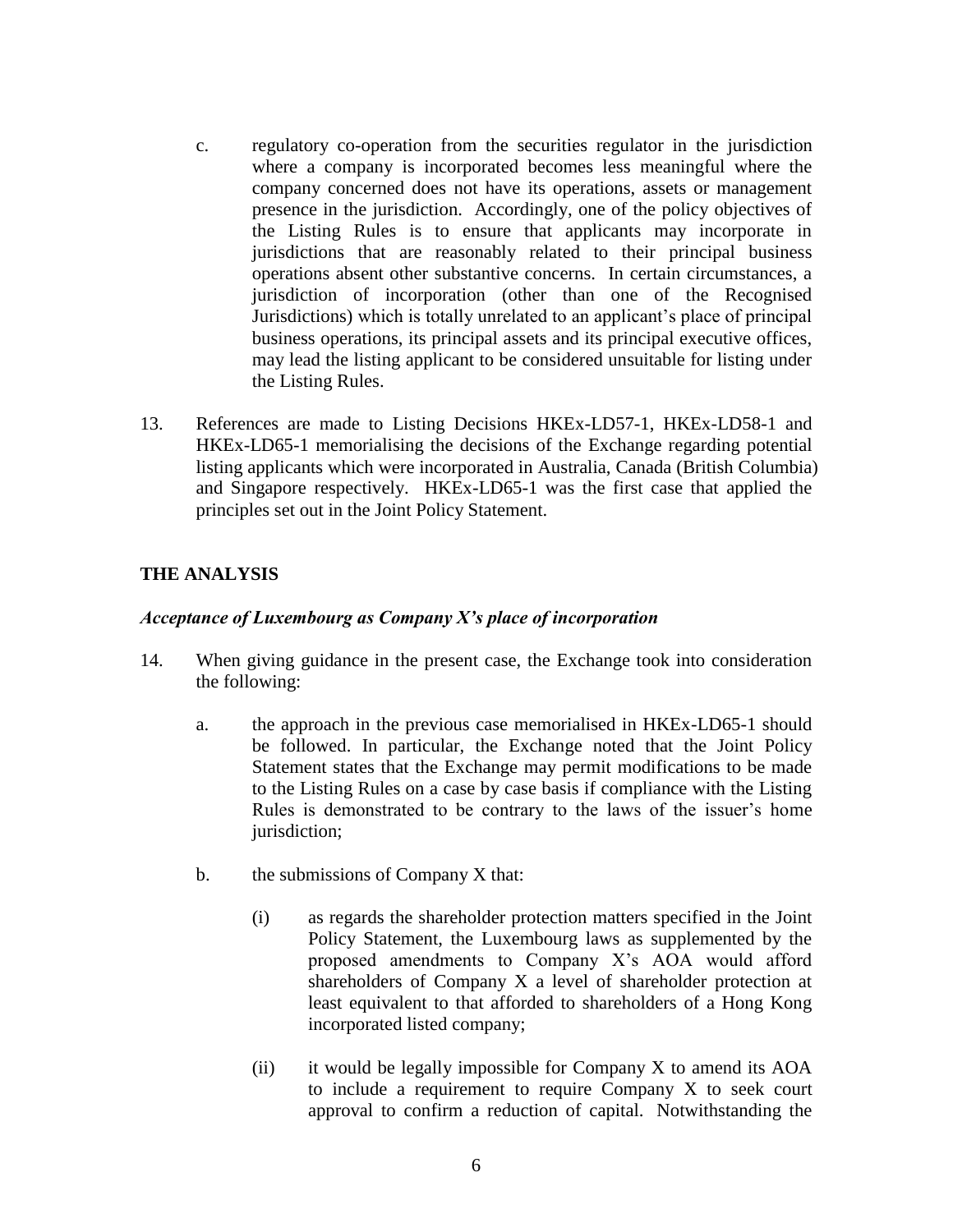absence of an equivalent requirement under Luxembourg laws to seek confirmation by the courts of a reduction in share capital, there were alternative measures under Luxembourg laws to provide comparable shareholder protection, as set out in paragraph 4, such as:-

- the presence of a notary, who is a public officer, at a shareholders' meeting to approve the reduction in share capital in a company. The notary attending such a meeting is responsible for ensuring that the laws applicable to a reduction of capital are complied with; and
- the application of the principle of equal treatment of the shareholders, the breach of which will entitle the minority shareholders to take legal action against Company X and/or the majority shareholder(s) in the Luxembourg courts;
- c. Company X would amend its AOA to the extent that was legally feasible (i.e. save for the provision in respect of a reduction of capital) to compensate for any shortfalls in shareholder protection between Luxembourg laws and Hong Kong laws;
- d. Luxembourg is a signatory to the IOSCO MMOU and therefore a reasonable regulatory co-operation between the regulators in Luxembourg and Hong Kong could be ensured; and
- e. As regards whether Company X had demonstrated that there was a sufficient nexus between Luxembourg as its place of incorporation and its operations worldwide for the purpose of demonstrating sufficiency of shareholder protection standards, the Exchange noted that Company X was incorporated in Luxembourg in 2000 as the holding company of various subsidiaries due to more favourable tax implications there for its worldwide operations. Taking that into consideration, and in the light of the other shareholder protection measures afforded under the Luxembourg laws and Company X's constitutional documents, the Exchange was satisfied that Company X was not engaged in forum-shopping practices with a view to depriving shareholders of the necessary protection which the nexus factor enunciated in the Joint Policy Statement seeks to discourage.
- 15. Based on the foregoing analysis, the Exchange considered that Company X was able to comply with the requirements of Listing Rule 19.05(1)(b) and address the principal issues pertaining to shareholder protection matters set forth in the Joint Policy Statement.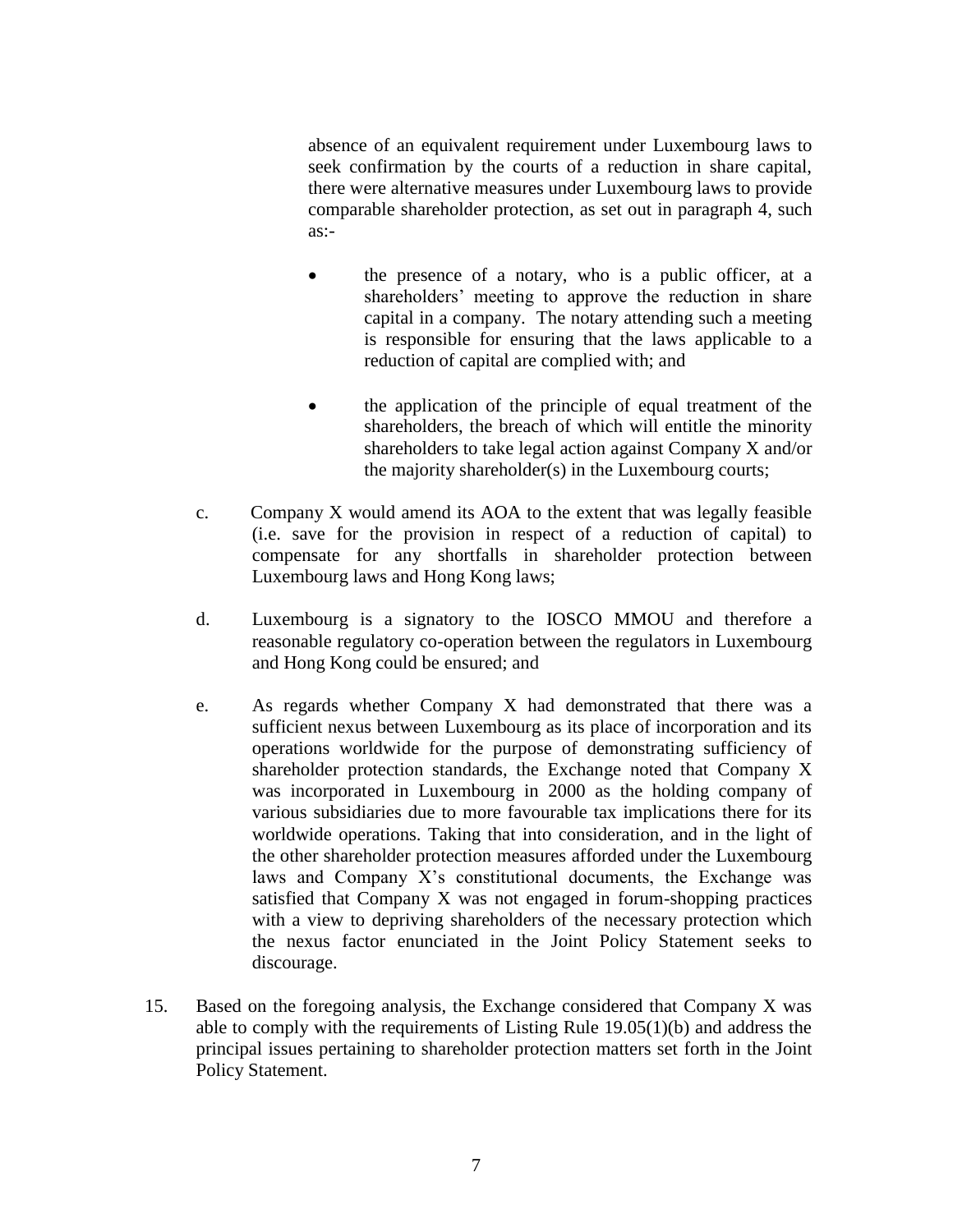### *Primary / Secondary listing of future applicants incorporated in Luxembourg*

- 16. Given that the rule requirements and principles for demonstrating eligibility of an issuer's jurisdiction of incorporation are the same for both primary and secondary listings, the Exchange considers that the Joint Policy Statement and the present decision are equally applicable to a Luxembourg company seeking a secondary listing on the Exchange. However, such applicant would still need to demonstrate that the regulatory oversight offered by the regulator of its primary listing venue is of a standard that is at least equivalent to that of the Exchange.
- 17. To facilitate the vetting process regarding future applicants incorporated in Luxembourg when applying for a primary or a secondary listing on the Exchange, the Exchange considered certain streamlined vetting processes would be appropriate.
- 18. While there may be changes in the Luxembourg company laws after determining that Luxembourg is an acceptable jurisdiction of an issuer's incorporation, the Exchange sees it appropriate to treat Luxembourg companies on the same basis as it currently affords to companies incorporated in Bermuda and the Cayman Islands, i.e. Luxembourg issuers would not be required to provide a regular update of the development of the Luxembourg company laws. In the event that there should be major changes in the Luxembourg company laws which render the standards of shareholder protection of Luxembourg listed issuers significantly worse than those in Hong Kong, the Exchange would expect such issuers to inform the market of such changes under Listing Rule 13.09, and the Exchange would also consider imposing further conditions as appropriate, or reconsider accepting any future application where the applicant is incorporated in Luxembourg in light of the applicable laws and regulations.

### **THE DECISION**

- 19. Following the principles set out in the Joint Policy Statement, the Exchange determined that, subject to Company X making certain revisions to its constitutional documents, Luxembourg would, in principle be considered an acceptable jurisdiction of Company X's incorporation for the purpose of its proposed primary listing.
- 20. To facilitate the vetting process regarding future applicants incorporated in Luxembourg applying for a primary or a secondary listing on the Exchange, the Exchange indicated that it would, in principle, consider any such applicant to have satisfied the requirements set out in the Joint Policy Statement for the purpose of demonstrating that Luxembourg is an acceptable jurisdiction of incorporation of such applicant, without the need to complete a detailed line-by-line comparison of the shareholder protection matters therein upon the applicant satisfactorily